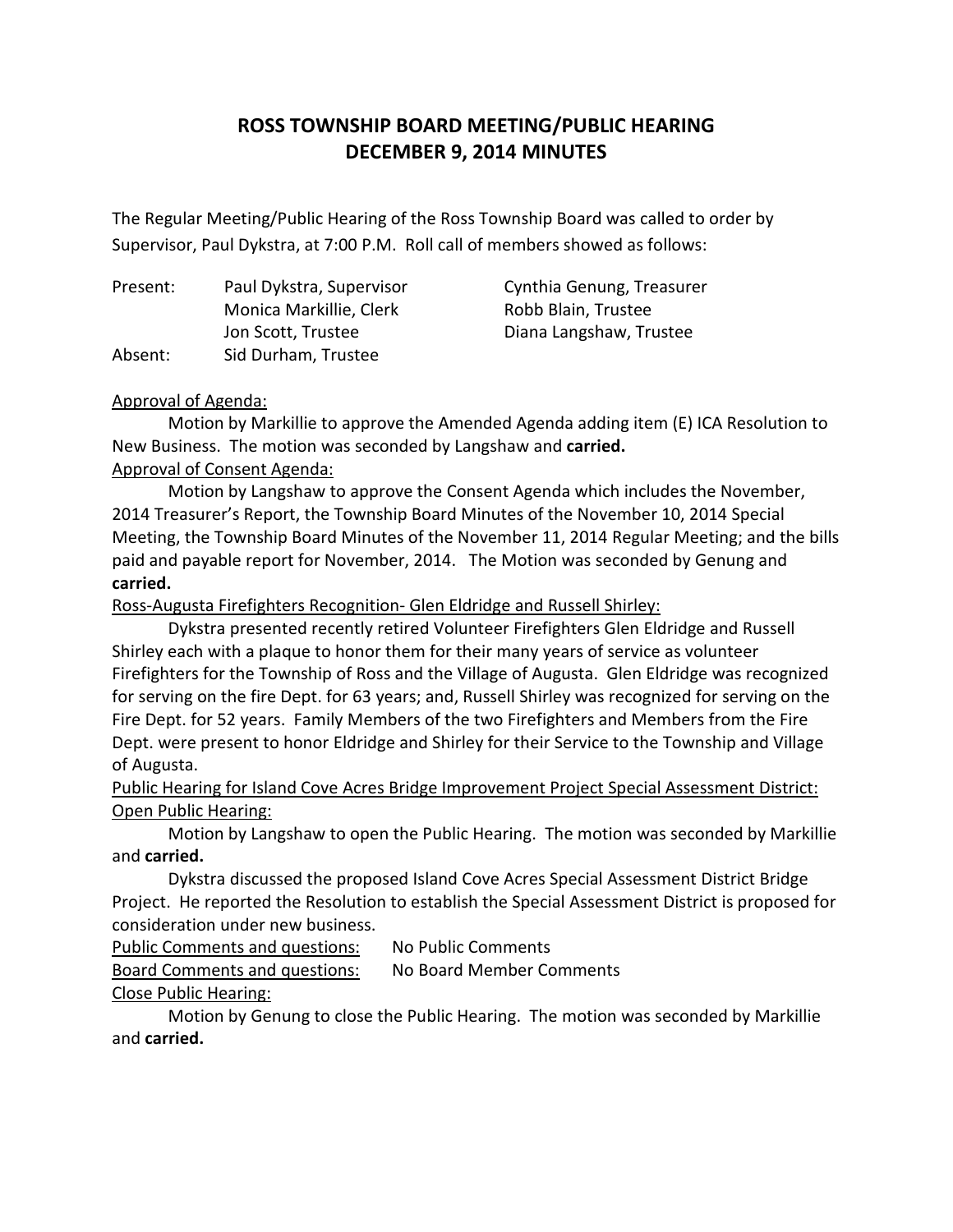# Dangerous Building Enforcement Hearing-Rubick

Open Dangerous Building Enforcement Hearing:

 Motion by Markillie to open the Dangerous Building Enforcement Public Hearing. The motion was seconded by Blain and **carried**.

## Public Comment and Questions:

 discuss the status of the dangerous building located at 16511 East C Ave. Mr. Rubik reported that the family has agreed to have the house demolished at their own will. It was noted that the Township's Hearing Officer issued the Rubik family an order to have the dangerous building located on their property demolished. Bert Gale, the Township's Zoning Administrator, was present to address questions regarding Demolition process. Gale discussed the permit requirement to move forward with having the house demolished. Mike Rubik, and John May, Contractor representing the Rubik family, were present to

### **Board Public Comment and Questions:**

 representing the Rubik Family, regarding the status of the dangerous building. The Board discussed the option to modify the demolition order due to circumstances that were brought to the attention of the Board. At this time the Board reviewed a letter submitted by John May, the Contractor

### Close Dangerous Building Enforcement Hearing:

 Motion by Markillie to close the Dangerous Building Hearing. The motion was seconded by Langshaw and **carried.** 

 Motion by Genung to approve the demolition of the dangerous building located at 16511 with the following modification to the demolition order: The Board will allow 28 days for the demolition to be completed. The motion was seconded by Blain and **carried**. Reports:

# Fire Dept.:

 Dept. Bogema stated fire calls have declined from this time last year. Fire Chief Bogema was present to provide an update regarding new business for the Fire

# Ordinance Enforcement:

 Dykstra reviewed the Ordinance Enforcement Report for November, 2014 (see attached).

# Police Report:

 Dykstra reviewed the Police report for November, 2014 (see attached). Supervisor's Report:

 Dykstra reviewed the Supervisor's Report dated December 2, 2014. Dykstra provided an update on a few of the item listed in the report including the Township Park and the Township Building. Dykstra reported he has consulted with the new Township Attorney regarding the transition plan and Services Agreement.

# Parks Committee:

 is in the process of developing their Vision and Mission Statement. Scott stated educating the public and fund raising continues to be the main focus. The Board discussed the idea of holding a Town Hall Meeting in the spring to educate the community on certain events in the township as a way to request feedback from the Township constituents. Scott further reported he and Scott provided an update regarding the Park Committee. Scott reported the Committee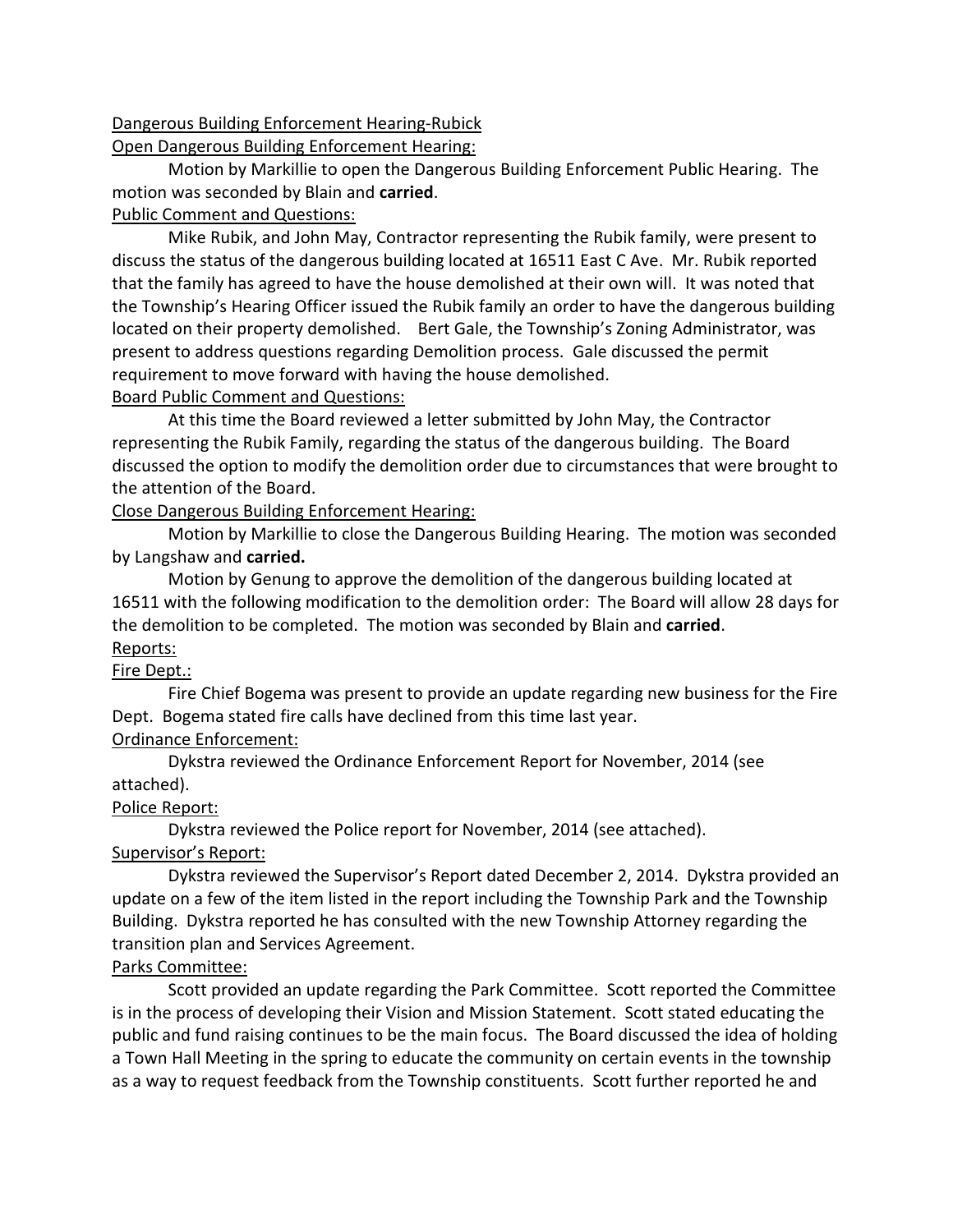Dykstra met with Kristie Maiers from Richland Township to discuss grants and the process for requesting Parks and recreation grant funds from the State. Accept Parks Committee Meeting dates: -

 Motion by Blain to approve the Parks Committee Meeting dates as presented. The motion was seconded by Markillie and **carried.** 

Elected Officials Reception:-Treasurer Genung, Clerk Markillie, and Trustee Langshaw:

 Langshaw stated she attended the annual elected officials Reception that took place November 13, 2014. She stated Markillie and Genung also attended the reception. Public Comment-Non Agenda Items: No Public Comment

## Old Business:

### Building-Firehouse Update

 Dykstra reported he has received building proposals from the three Architect Firms selected at the last Board Meeting. Dykstra stated he plans to mail a copy of the Proposals to the Board within the next week.

#### Sirens:

 Dykstra reported he has consulted with West Shore Services regarding the Township Warning sirens. Dykstra stated the siren located near Sherman Lake Drive has failed and the siren located at the Gull Lake Island landing area is only 70% operational. Dykstra stated the cost to have the siren located near Sherman Lake Drive operating again is approximately \$10900. After extended discussion, it was the consensus of the Board to move forward with efforts to get the Township sirens operating again and revisit the issue at the February 6, 2015 Budget workshop.

#### **New Business:**

#### New Township Attorney-Accept Service Agreement:

 Motion by Scott to accept the Bauckham, Sparks, Lohrstorfer, Thall, & Seeber, P.C. Legal Services Agreement. The Motion was seconded by Genung and **carried.** 

# Approve 2015 Police Protection Agreement:

 noted the positive feedback he has received from residents regarding the current contracted Deputy and the response to police calls in the township. The Board discussed the proposed Police Protection Agreement for 2015. Dykstra

 Motion by Markillie to approve the Kalamazoo County Sheriff's Dept. Agreement which authorizes the Township to contract with the KCSD for 1 deputy in the amount of \$118,511 for the 2015 calendar year. The motion was seconded by Genung and **carried.** 

Approve 2015 Health Savings account Contributions for Supervisor, Clerk and Treasurer:

 the health savings accounts for the Supervisor, Clerk and Treasurer will need to be renewed before January 1, 2015. Dykstra requested approval for 2015 HSA Contributions. He stated the Board has contributed \$2000 per official in previous years. Genung stated the deductible amount for a single person is \$1750; and, the deductible amount for a family is \$3500. Markillie reported she didn't use the funds in her health saving account during 2014, therefore, is not requesting a 2015 HAS contribution. The Board reviewed the proposed Health Insurance Rates for 2015. Dykstra reported

 Motion by Scott to fund the Health Savings Accounts for the Supervisor and Treasurer with the agreement not to exceed \$5000 total. The motion was seconded by Blain and **carried**.